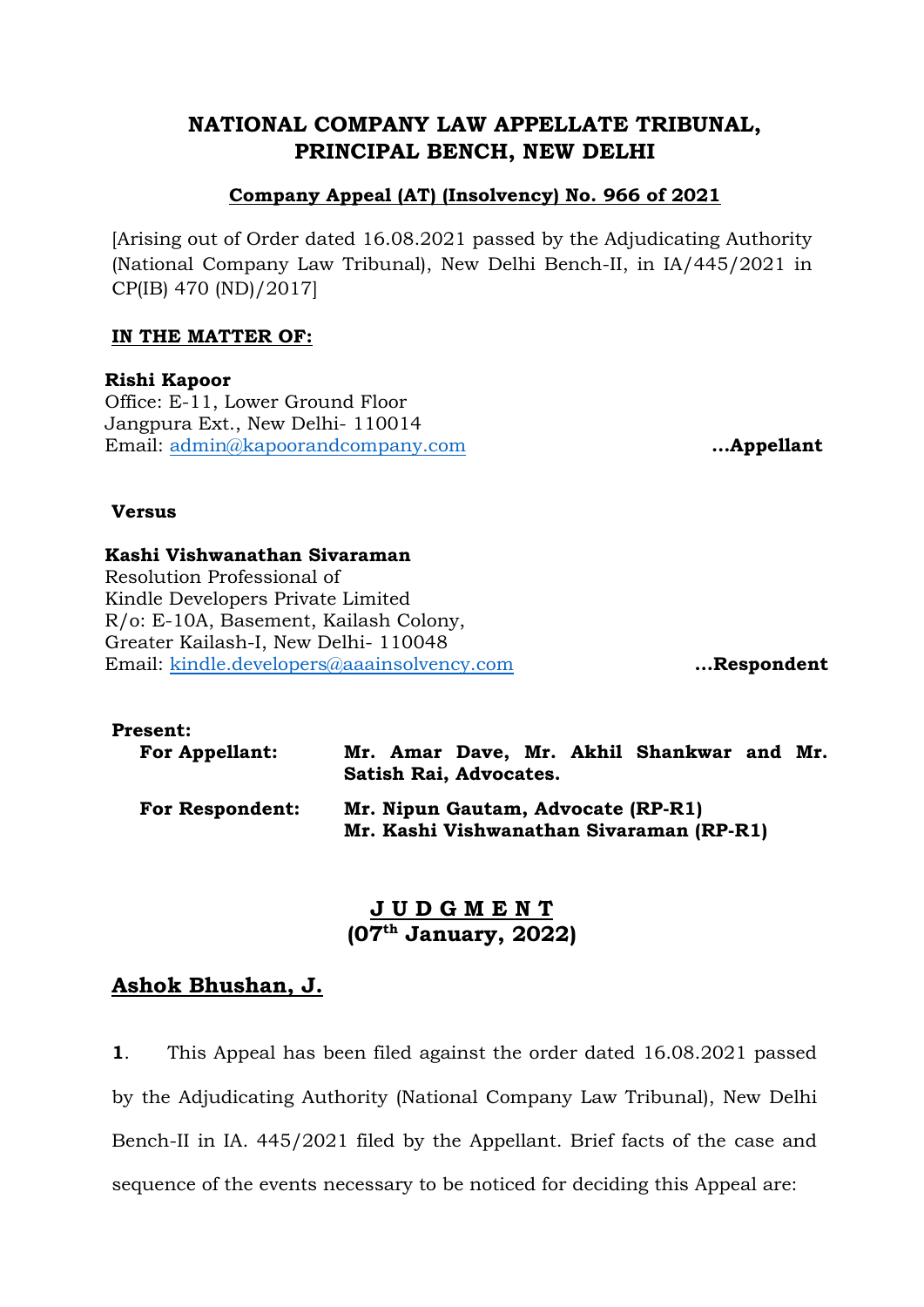An Application under Section 7 of the Insolvency and Bankruptcy Code, 2016 ("I&B Code" for short) was filed by one Shri Amit Kumar Malik against 'Kindle Developers Pvt. Ltd.' (Corporate Debtor) being (IB) 470(ND)/2017. Notice was issued by the Adjudicating Authority on 20.11.2017. The Adjudicating Authority on 15.01.2018 recorded that Respondents have been duly served but no one is present on behalf of the Respondents. Respondents were ex-parte proceeded. On 30.01.2018, the arguments were heard in the Application. On 09.03.2018, Application was listed for pronouncement of the order before the Adjudicating Authority and on 09.03.2018, order was pronounced by the Adjudicating Authority admitting the Application under Section 7. One Mr. Yogesh Kumar Tyagi was appointed as Interim Resolution Professional. Interim Resolution Professional made public announcement on 03.08.2018. The Appellant before us filed his claim in Form-B on 09.07.2019. I.A No. 1442 of 2020 was filed by the Appellant praying for direction to the Resolution Professional to verify, entertain and accept the claim of the Appellant which Application was disposed off by the Adjudicating Authority on 26.07.2021 directing the Resolution Professional to consider the claim of the Applicant (Appellant) on merits. In the meantime, by an order passed on 30.07.2018, earlier Interim Resolution Professional was changed and one Mr. Anurag Nirbhay was appointed as the Interim Resolution Professional. An Application I.A. No. 445 of 2021 was filed by the Appellant praying for seeking amendment in earlier Application I.A. No. 1442 of 2020. In I.A 445 of 2021, Applicant prayed that in his earlier Application he may be permitted to add certain paragraphs. By

2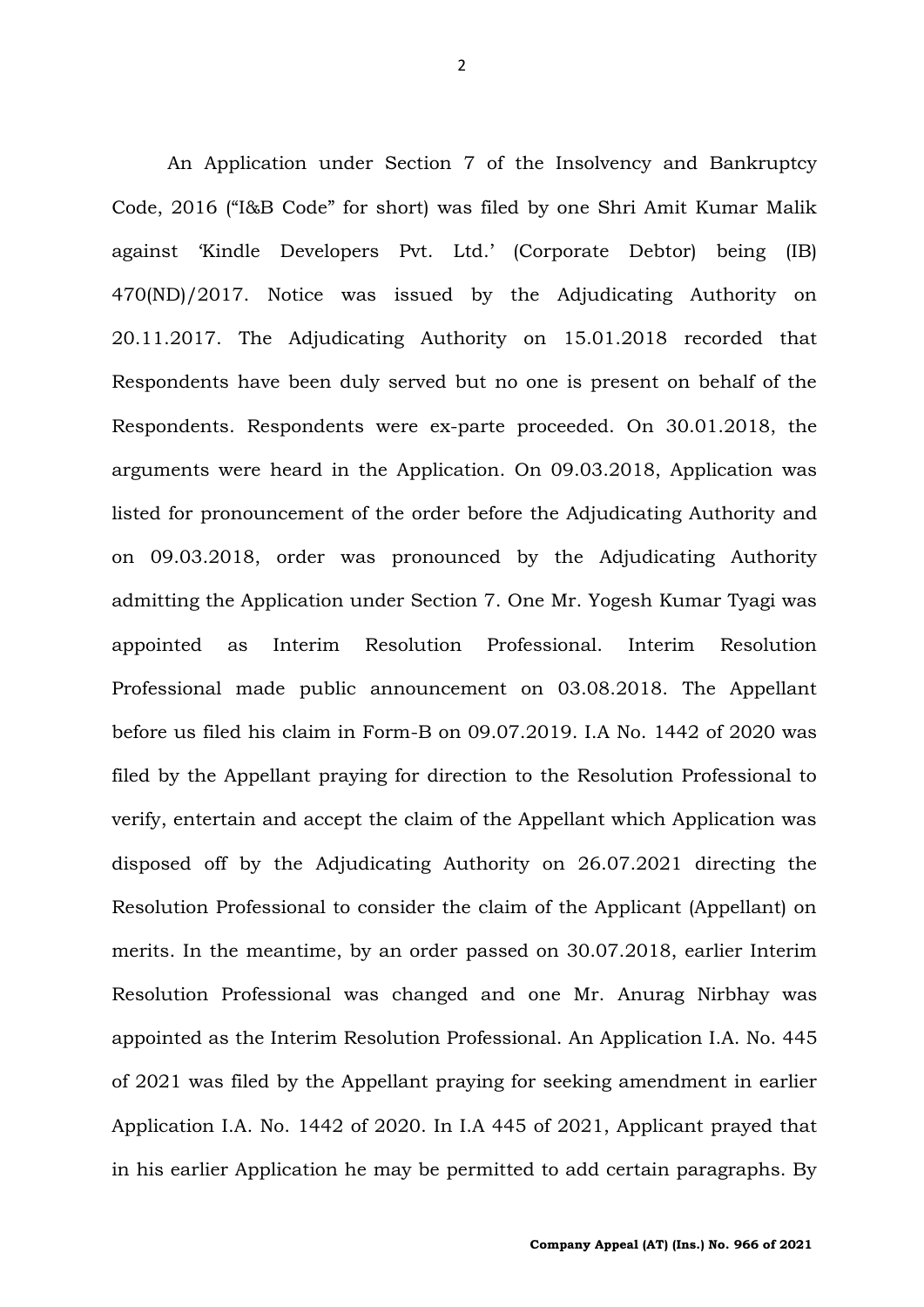averment which was sought to be added the Appellant claim that he is an allottee in pursuance of Memorandum of Understanding dated 19.04.2018 and the claim of the Appellant should be verified as allottee for which Form CA was annexed with the Application. The Application I.A No. 445 of 2021 came for consideration before the Adjudicating Authority who by order dated 16.08.2021 has rejected the said Application. Aggrieved by the said order, this Appeal has been filed.

**2.** Shri Amar Dave, Learned Counsel for the Appellant submitted that the Application filed by the Appellant for carrying out amendments in his earlier Application has wrongly been rejected. It is submitted that the Appellant although had earlier filed his claim as Operational Creditor but in view of the Memorandum of Understanding dated 19.04.2018, he had become allottee and was Financial Creditor of the Corporate Debtor and his claim ought to have been verified as Financial Creditor. He further submitted that although Application under Section 7 was admitted on 09.03.2018 but the said order was uploaded only on 22.06.2018. The copy of order was neither sent to Interim Resolution Professional nor to any of the parties. Hence, no one knew about the initiation of the Corporate Insolvency Resolution Process proceedings till 22.06.2018. It is submitted that the Memorandum of Understanding dated 19.04.2018 thus cannot be said to be violating Section 14 of the 'I&B Code'. It is submitted that in the present case, Corporate Insolvency Resolution Process shall be treated to have commenced only on 22.06.2018. It is submitted that in the publication which was made by the Interim Resolution Professional in pursuance of Section 7 order, the date of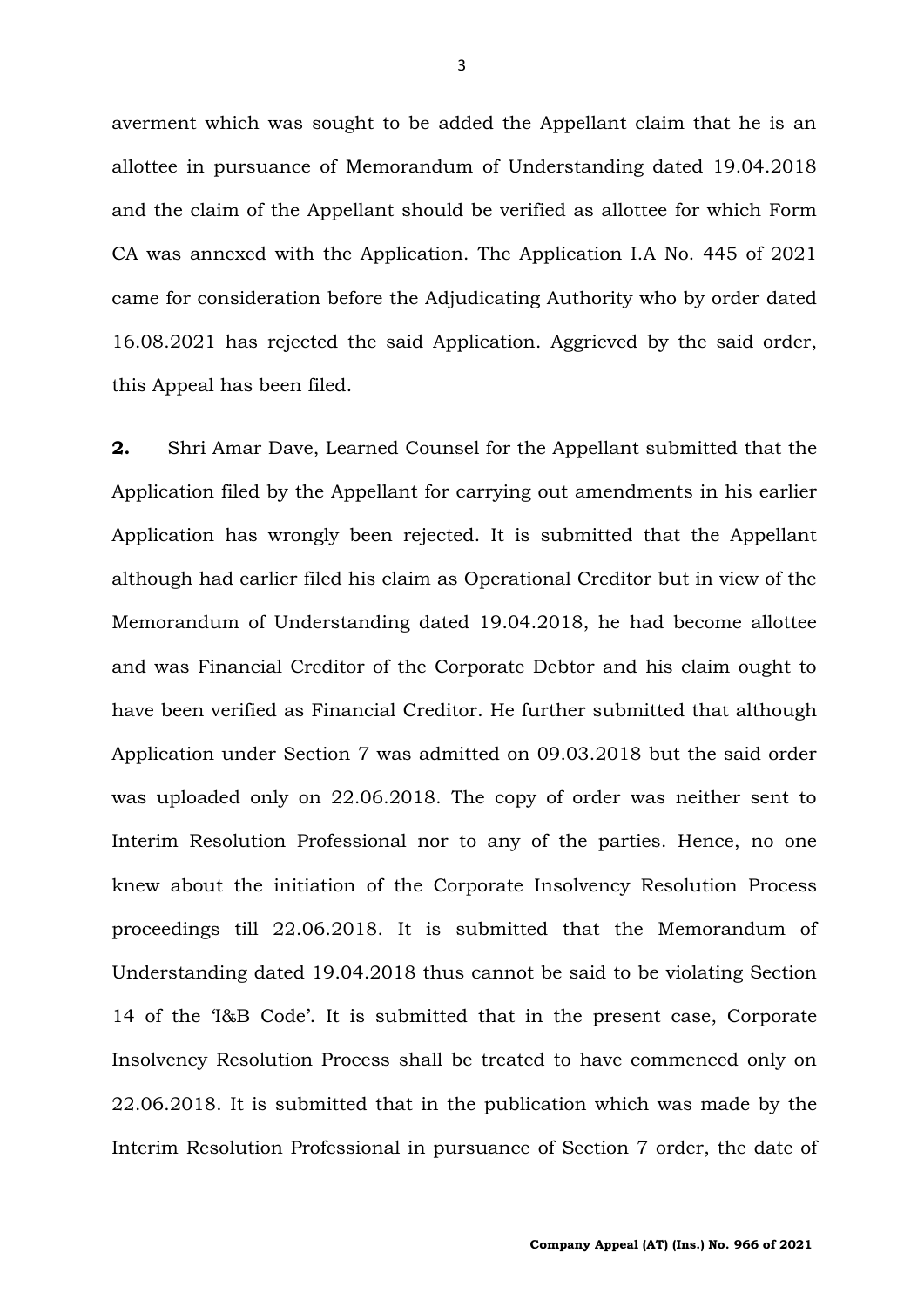commencement of Corporate Insolvency Resolution Process proceedings was mentioned as 22.06.2018. It is submitted that the fact that order dated 09.03.2018 was uploaded on the website on 22.06.2018 is an admitted fact which has been accepted by the Adjudicating Authority in its order dated 30.07.2018 passed in the proceedings. It is submitted that the Board of Directors shall not be deemed to be suspended on 09.03.2018 and were entitled to function till 22.06.2018 which is the date on which the order of the Adjudicating Authority was uploaded on the website.

**3.** Learned Counsel appearing for the Respondent submits that the order dated 09.03.2018 was pronounced by the Adjudicating Authority which was duly shown in the cause list of the said date. Arguments were heard earlier on 30.01.2018. The Corporate Insolvency Resolution Process proceedings shall be commenced on 09.03.2018 and it cannot be said to have commenced on 22.06.2018. The mere fact that earlier Interim Resolution Professional in his public announcement has mentioned the date of commencement as 22.06.2018 shall not change the legal position. It is submitted that the Appellant had filed his claim as Operational Creditor in Form-B and the endeavour to change the claim from Operational Creditor to Financial Creditor was wholly unjustified. Section 7 proceedings having commenced from 09.03.2018, there was no occasion for the Corporate Debtor to enter into any Memorandum of Understanding with the Appellant on 19.04.2018. The Memorandum of Understanding dated 19.04.2018 was hit by Section 14 of the 'I&B Code' and was void and inoperative. It is further submitted that against the order dated 09.03.2018, an Appeal was filed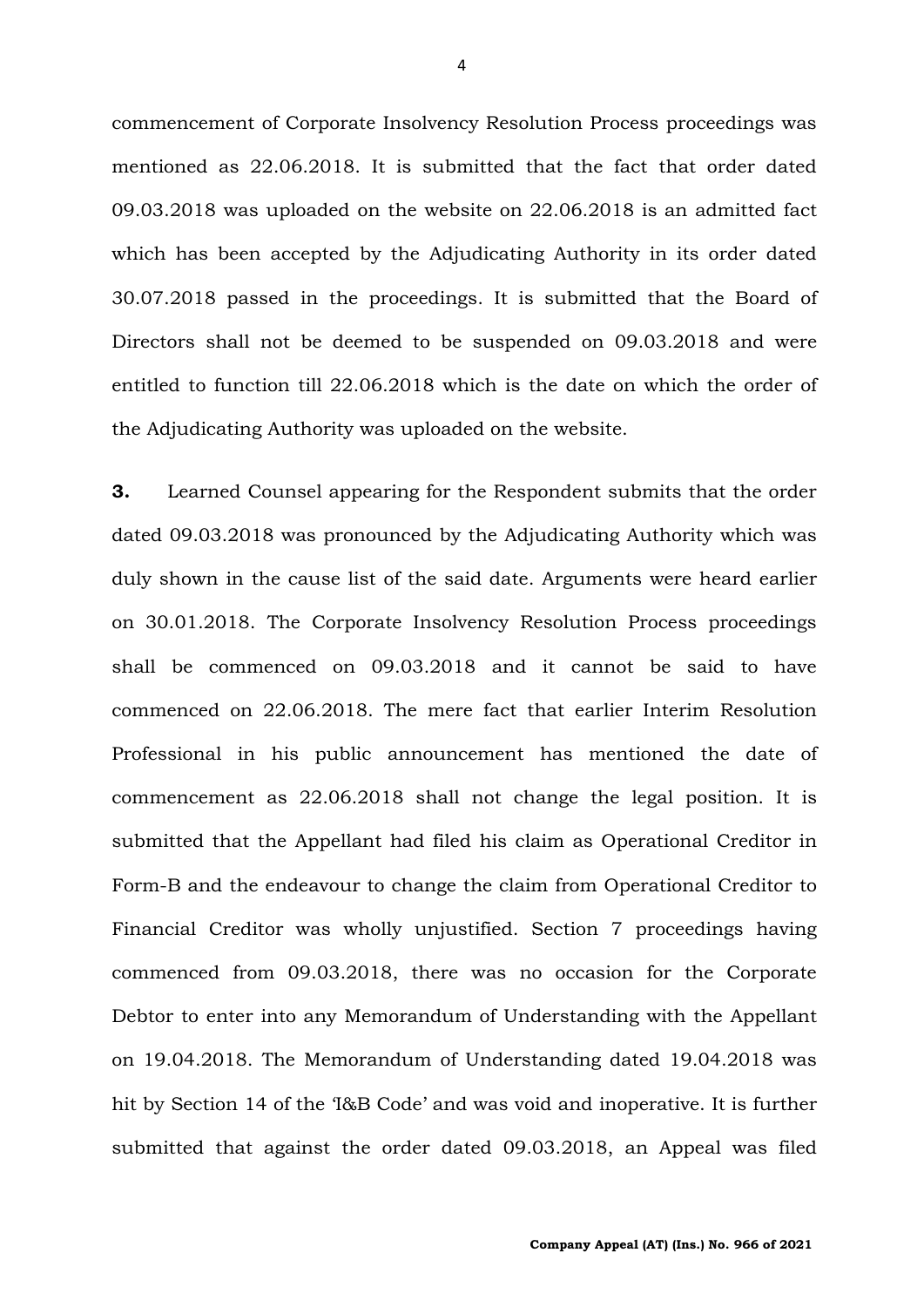being Company Appeal (AT) (Ins.) No. 512 of 2018 by one Mr. Paramjit Gandhi which Company Appeal has been ultimately dismissed by this Appellate Tribunal by judgment and order dated 28.02.2019 upholding the order dated 09.03.2018. The order dated 09.03.2018 having been upheld by this Appellate Tribunal, it is not open for the Appellant to contend that the order dated 09.03.2018 was not effective and remain dormant till 22.06.2018.

**4.** We have considered the submissions of the Learned Counsel for the Appellant and have perused the record.

**5.** One of the issues which has arisen for consideration in this Appeal is as to whether the order passed by the Adjudicating Authority becomes operative from the date it is pronounced or the order become operative only when it is uploaded on the website. From the fact which has been brought on record, it is clear that the order dated 09.03.2018 was pronounced by the Adjudicating Authority, which was duly shown in the cause list for the date 09.03.2018 at Item No. 1 under the heading 'pronouncement of the order'.

**6.** It is also apparent from the record that the order was uploaded on the website on 22.06.2018 which fact has been noticed in the subsequent order of the Adjudicating Authority dated 30.07.2018. The fact that order has not been uploaded till 22.06.2018 whether it shall be treated to have taken away the implementation of the order dated 09.03.2018, is the question to be answered.

5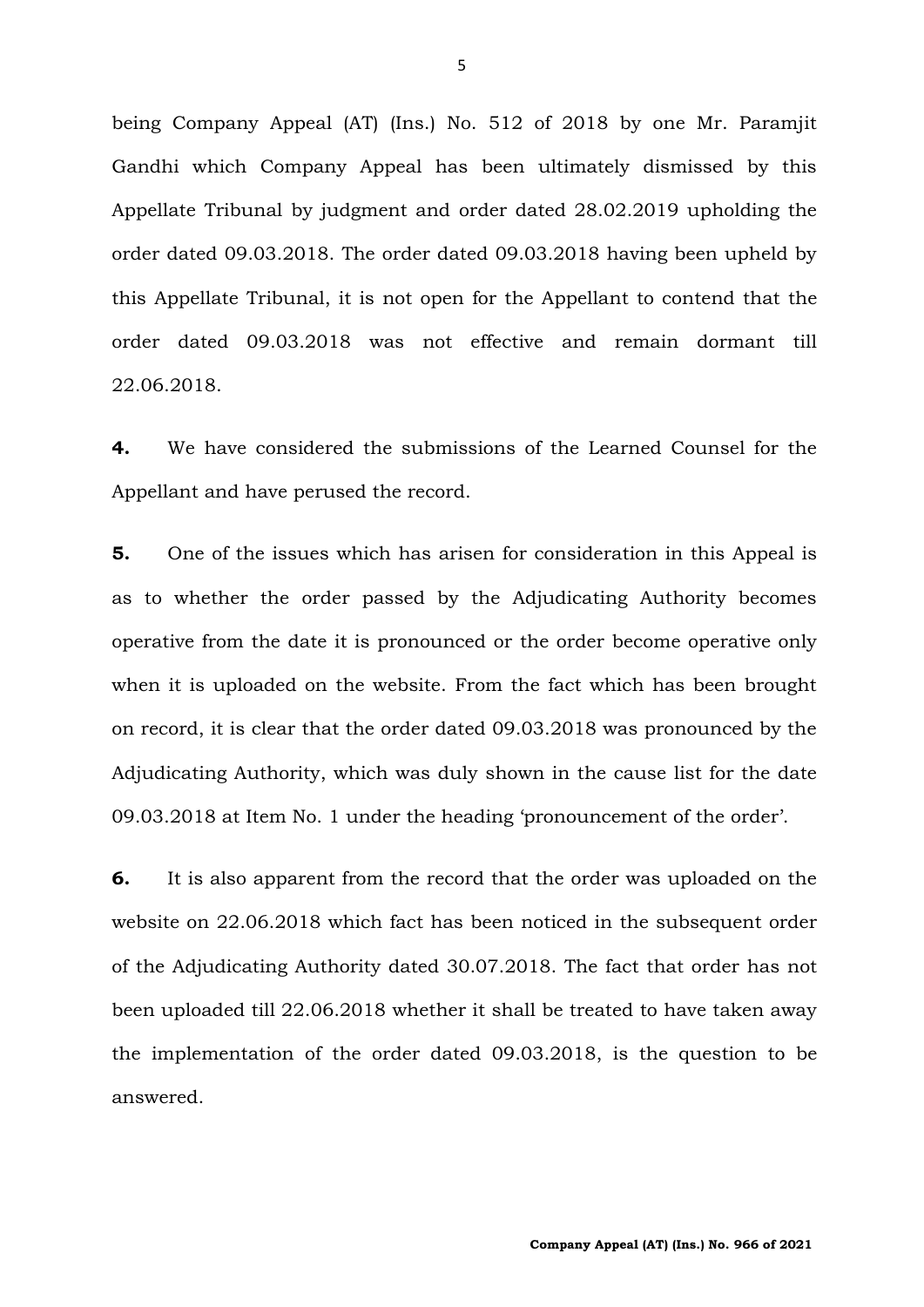**7.** Before we answer the above question, it is relevant to notice that the Application under Section 7 was filed in the year 2017 in which notice was issued to the Corporate Debtor on 20.11.2017. Notices were served. Despite service of notice, no one appeared for the Corporate Debtor which fact is noticed in the order dated 15.01.2018 which is to the following effect:-

> *"The Affidavit of service is on record. Respondents were served vide email as well as by Speed Post. The tracking report reflects that the same has been duly serviced on them. Notice has already been duly served through the process of the Bench also. None is present on behalf of the Respondent.*

> > *They are therefore proceeded ex parte.*

*Ld. Counsel for the Petitioner prays for a adjournment on grounds that the arguing counsel is unwell.*

*At his request adjourned to 30th January, 2018."*

**8.** Further, the arguments were heard in Application under Section 7 on 30.01.2018 when the Adjudicating Authority directed the matter to come up for clarification/ orders. The cause list of the Court has been brought on record along with the Reply which indicates that it was listed for 'pronouncement of order' on 09.03.2018 as Item No.1. The order was pronounced on that date. The order dated 09.03.2018 which has been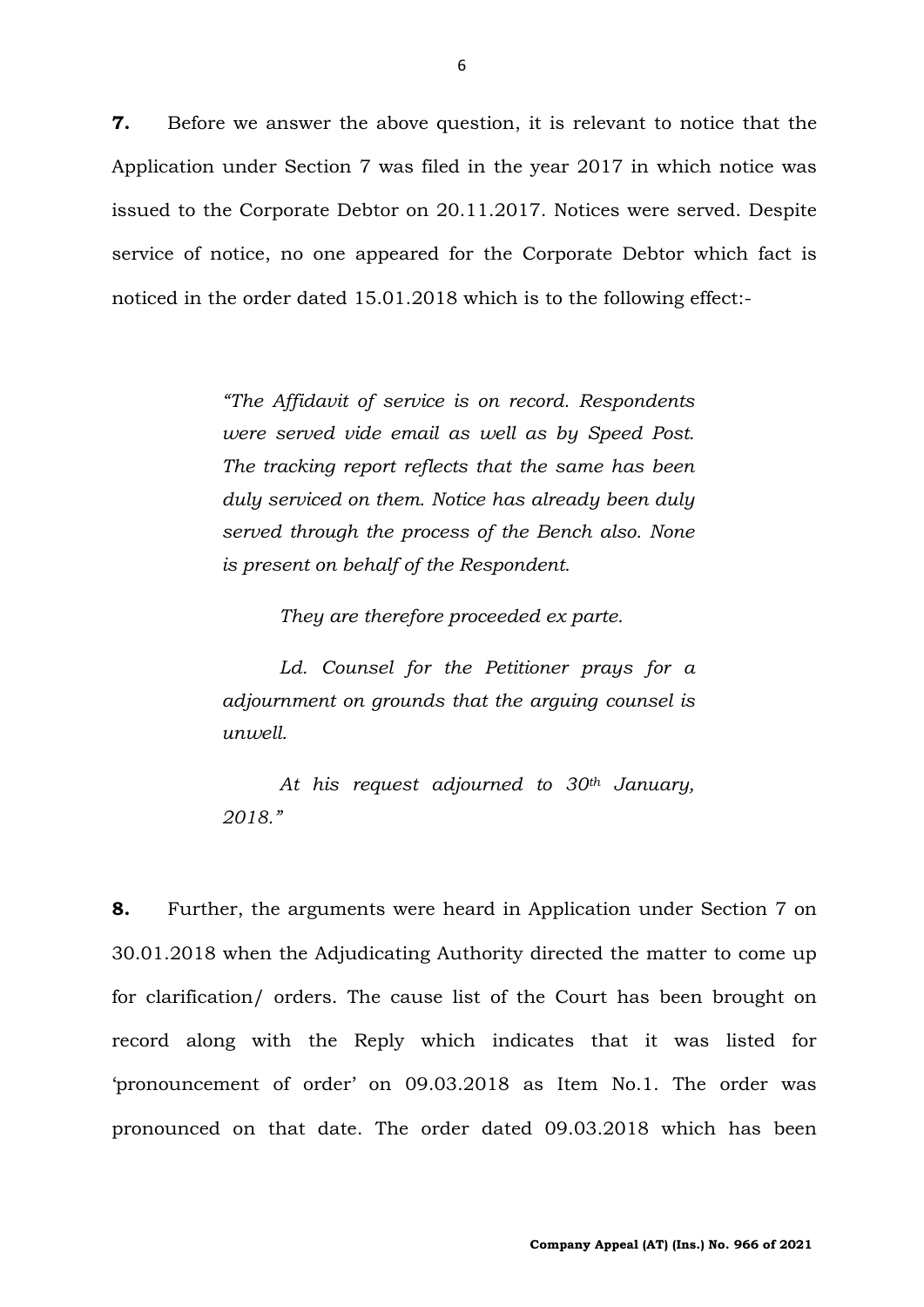brought on the record along with the Reply of the Respondent, on the top of the order mentioned "order delivered on 09.03.2018".

**9.** Rule 150 of the National Company Law Tribunal Rules, 2016 provides for 'pronouncement of order'. Rule 150 is as follows:-

> *"150. Pronouncement of Order.- (1) The Tribunal, after hearing the applicant and respondent, shall make and pronounce an order either at once or, as soon as thereafter as may be practicable but not later than thirty days from the final hearing.*

> *(2) Every order of the Tribunal shall be in writing and shall be signed and dated by the President or Member or Members constituting the Bench which heard the case and pronounced the order.*

> *(3) A certified copy of every order passed by the Tribunal shall be given to the parties.*

> *(4) The Tribunal, may transmit order made by it to any court for enforcement, on application made by either of the parties to the order or suo motu.*

> *(5) Every order or judgment or notice shall bear the seal of the Tribunal."*

**10.** The order dated 09.03.2018 which was signed and pronounced on 09.03.2018 in accordance with Rule 150 was the order of the Adjudicating Authority with all its legal and natural consequences. The order dated 09.03.2018 further indicates that by the same order one Mr. Yogesh Kumar Tyagi was also appointed as Interim Resolution Professional. The order also directed a Moratorium in terms of Section 14 of the 'I&B Code'. We are not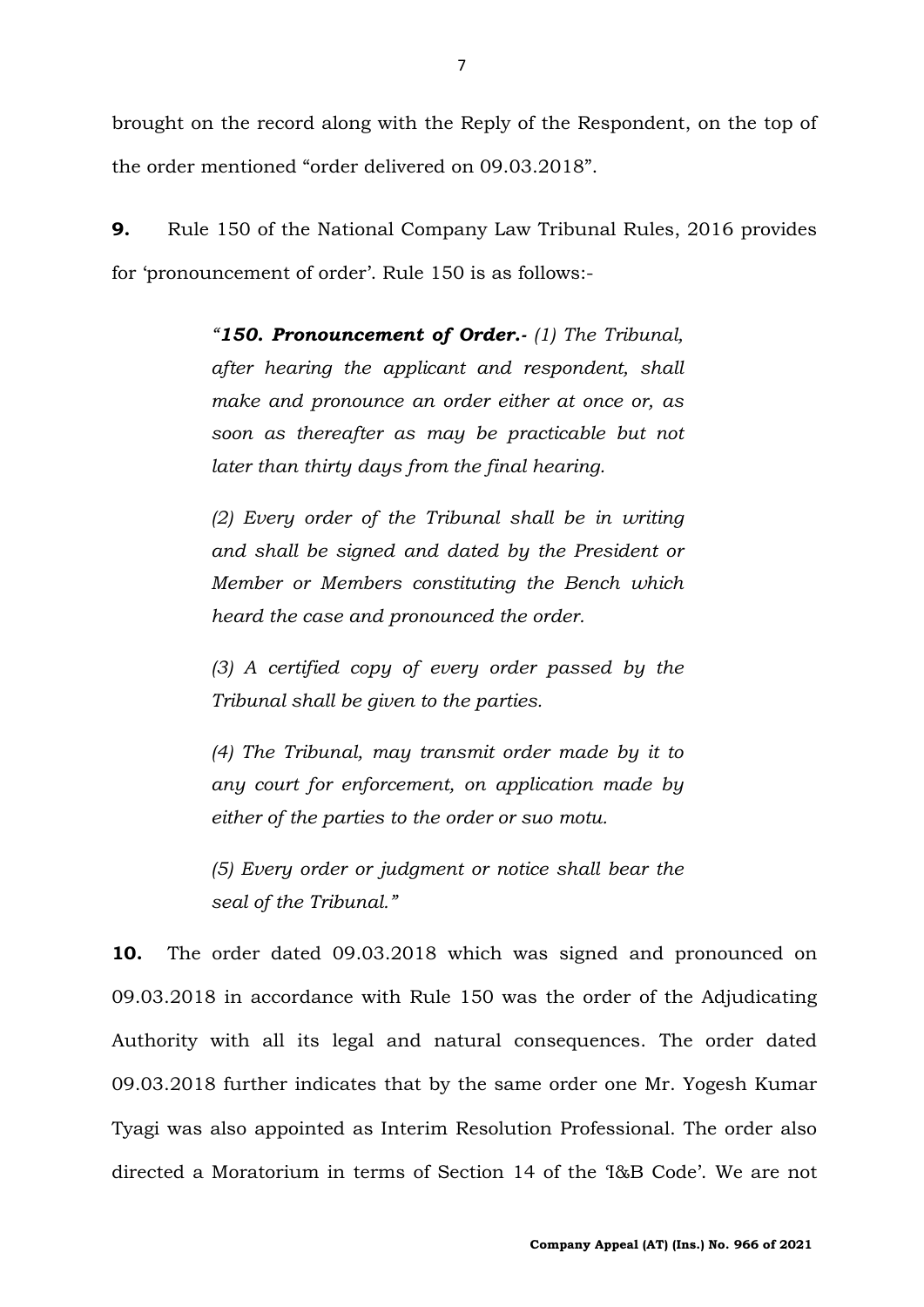persuaded by the arguments of the Learned Counsel for the Appellant that the order did not become effective on 09.03.2018 since it was admittedly uploaded on 22.06.2018 on the website. In the order dated 30.07.2018, the Adjudicating Authority has noticed the fact that the order was not uploaded till 22.06.2018. The Adjudicating Authority has also observed that it appears that there is some negligence on the part of the court staff who had failed to take appropriate steps. Following observation has been made in the order dated 30.07.2018:

> *"……………The applicant's petition was admitted on 09.03.2018. However since the same was not uploaded till 22nd June of 2018 and therefore subsequent steps could not be taken. It appears that there was negligence on the part of the Court staff who had failed to take appropriate steps……….."*

**11.** Section 13 of the 'I&B Code' requires the Adjudicating Authority, after admission of the Application under Section 7 or 9, by an order to declare a Moratorium for the purposes referred to in Section 14. The order dated 09.03.2018 indicate that after admission, Moratorium was declared and an Interim Resolution Professional was also appointed. The effect and consequence of the order dated 09.03.2018 shall not remain suspended only on the ground that the order was not uploaded on the website. The submission of the Counsel for the Appellant was that the order should be treated to have become effective only when the same is received and communicated to the Interim Resolution Professional or has come to knowledge of the public in general. If we accept the submission of the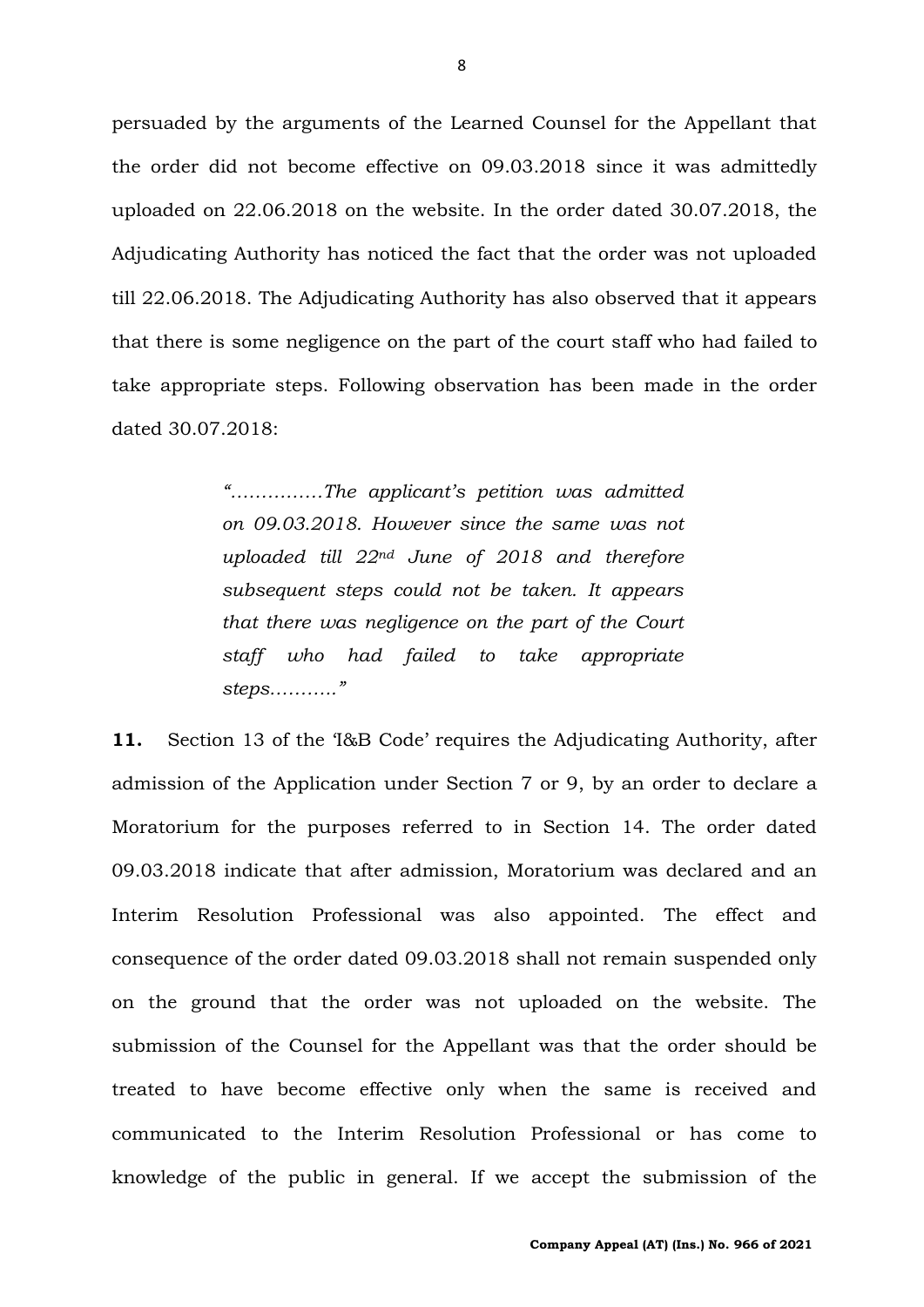Learned Counsel for the Appellant, there will be too much uncertainty and vagueness. There shall be different dates. Then the date of the operation of the order shall depend on knowledge of Interim Resolution Professional and public in general which is not intent and purpose of the 'I&B Code'. Any such interpretation will give ample rope to Corporate Debtor to defy the order of admission passed by the Adjudicating Authority to suit its purpose and object. When the statute specifically provides for declaration of Moratorium after admission of the Application, the said declaration cannot remain suspended and inoperative for any reason. When a Tribunal or Court pronounce an order in accordance with Rule, the legal consequences from the order flow from pronouncement of judgment and its operation shall not be suspended on specious submission as was contended before us that since order was uploaded on 22.06.2018, it shall not become operative.

**12.** In the present case, we have already noticed that the Application under Section 7 was filed in the year 2017. Notices were served on the Corporate Debtor as recorded by the Court on 15.01.2018. Application under Section 7 was heard on 30.01.2018 and order was pronounced on 09.03.2018. It is not permissible either the Corporate Debtor or any other stakeholders to contend that the order shall not become operative on 09.03.2018 when it was pronounced. We thus reject the submissions of the Counsel for the Appellant that the order dated 09.03.2018 shall become operative only on 22.06.2018 when it was uploaded. We hold that the order dated 09.03.2018 become operative on 09.03.2018 when it was pronounced in the Court and all legal consequences shall follow. The Application I.A No.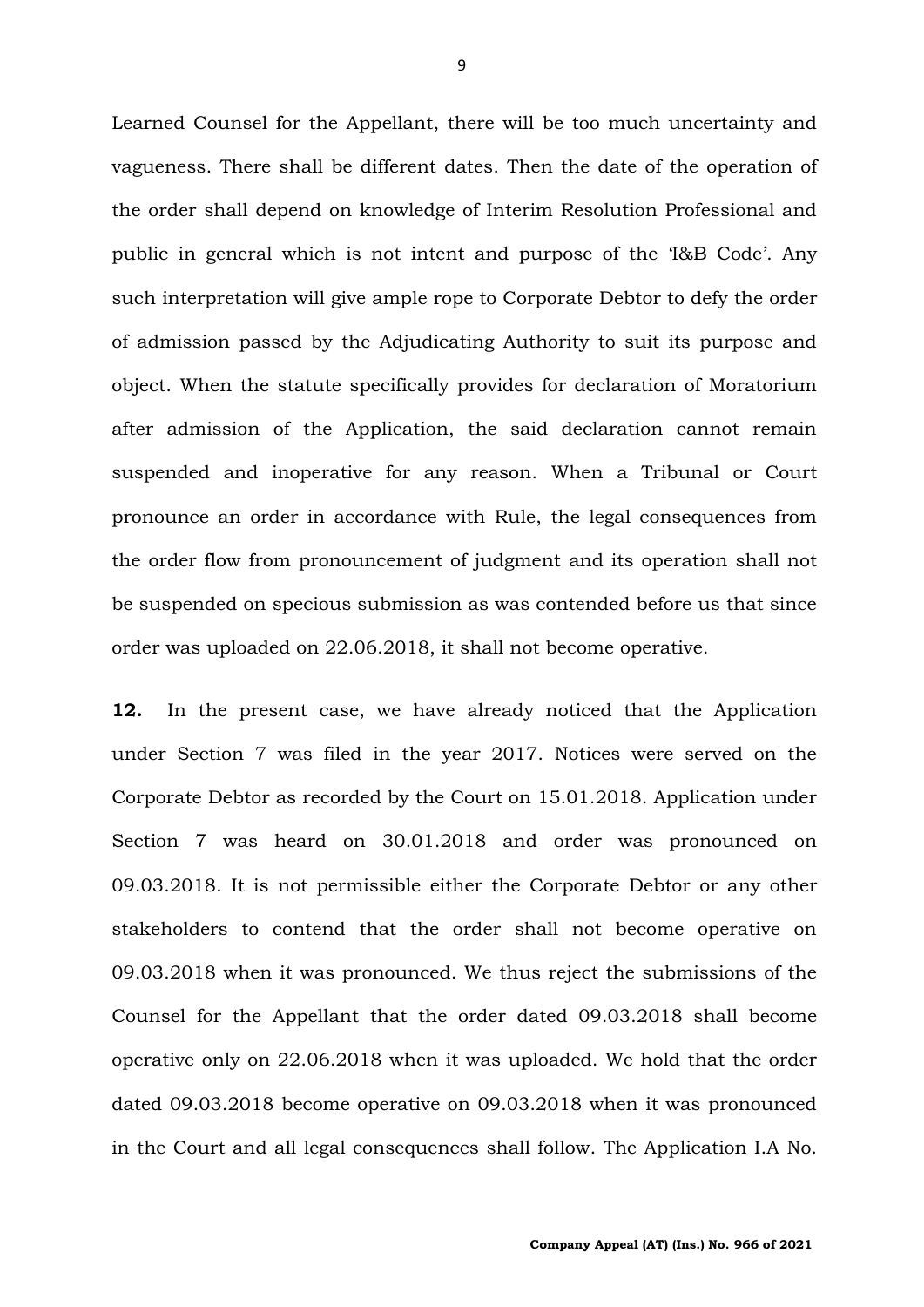445 of 2021 which was filed by the Appellant was for the purposes of changing his nature of the claim from Operational Creditor to Financial Creditor on the basis of Memorandum of Understanding dated 19.04.2018 along with Apartment Buyer Agreement. It is the case of the Appellant that vide Memorandum of Understanding dated 19.04.2018 he has been allotted 20 units in lieu of the outstanding debt on account of legal services rendered to Corporate Debtor. When Section 7 petition already admitted on 09.03.2018 and Moratorium has kicked in, there was no authority in the Corporate Debtor to enter into a Memorandum of Understanding with regard to its property and assets. The Memorandum of Understanding dated 19.04.2018 is wholly void and inoperative and the Adjudicating Authority did not commit any error in rejecting the Application of the Appellant seeking amendment in its earlier Application for incorporating his claim on the basis of Memorandum of Understanding dated 19.04.2018.

**13.** Shri Amar Dave, Learned Counsel for the Appellant has also submitted that his earlier claim which has been directed to be considered on the strength of the order dated 26.07.2021 in I.A No. 1442/2020 may not be prejudiced by rejection of his Application I.A No. 445 of 2021. When the Adjudicating Authority on 26.07.2021 has directed Resolution Professional to consider the claim of the Applicant pending before him on merits, we are of the view that the apprehension of the Appellant is misconceived. Whatever claims were submitted by the Appellant before the Resolution Professional, in accordance with the procedure and law, need to be considered